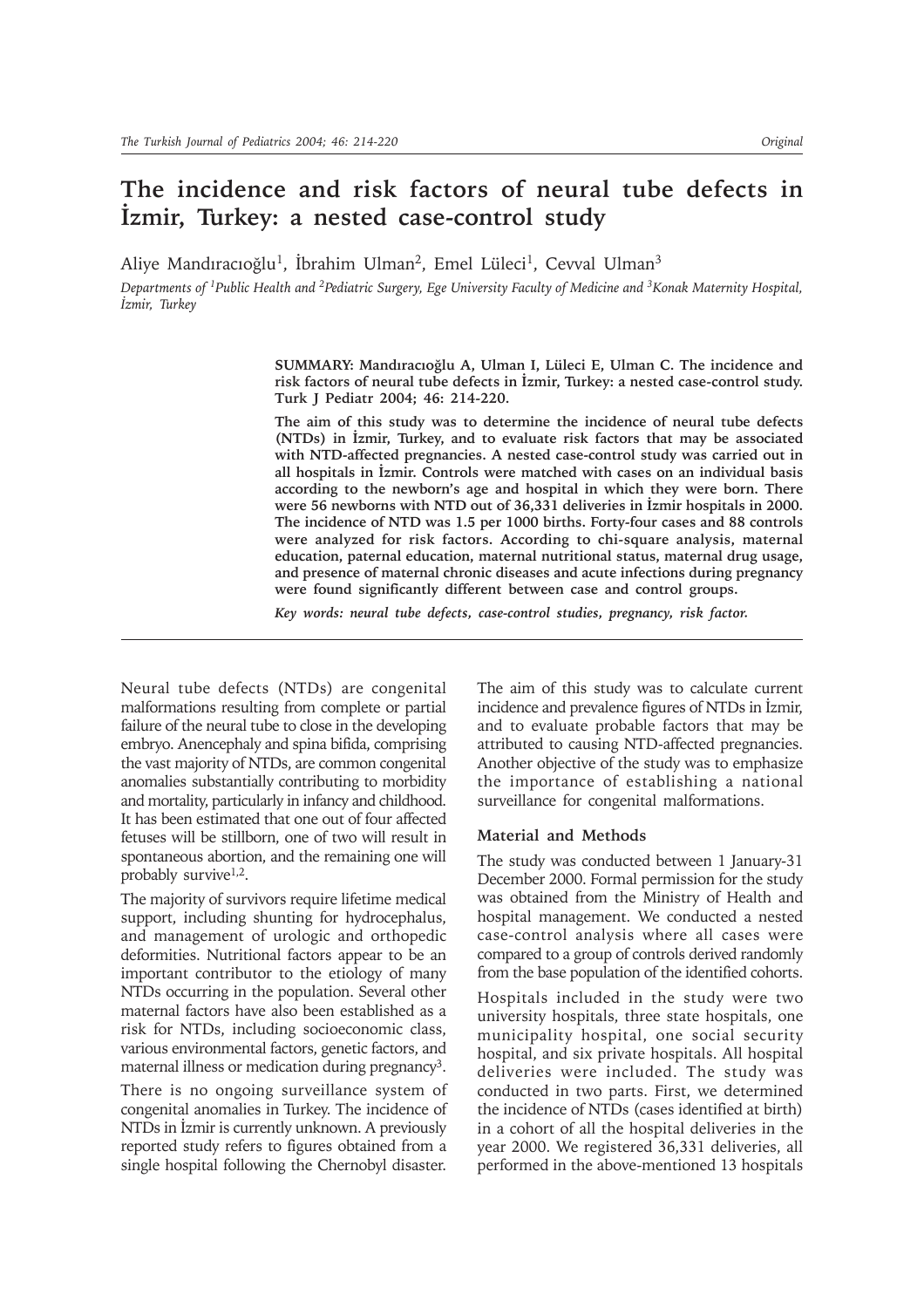in İzmir. The Ministry of Health reported 41,774 registered deliveries in *İzmir* in 2000<sup>8</sup>. Thus, 93.4% of all births were included in this study. Inclusion criteria were defined as women whose babies were affected by one or more of the following: anencephaly, encephalocele, spina bifida aperta, and spina bifida occulta. These NTDs occurred either alone or in combination with other birth defects in a live or stillborn baby following delivery in the listed hospitals in İzmir. Stillbirths referred to all fetal deaths of 24 weeks' or longer completed gestation. Myelomeningocele and encephalocele were obvious at birth. The signs of occult spinal dysraphism were noted.

The second part of the study was case-controlled. Children with the signs of occult spinal dysraphism were not included in the second part of study. Two age-matched healthy controls from live newborns with no anomalies were randomly selected for each case at the time of diagnosis (index date). Controls were matched with cases on an individual base according to newborn age and the delivering hospital. Fifty-six cases were detected in this cohort. Eight (14%) refused or missed participation in the second part of the study. Mothers of 10 cases did not complete a food-frequency questionnaire. One hundred and thirty-two women (44 cases, 88 controls) participated in the second part of the study and completed an interviewer-administered questionnaire.

The pre-trained interviewers (physicians and midwives) working in the hospitals administered the questionnaire on face-to-face basis to all cases and controls before they were discharged from the hospital. Education of the midwives, particularly on signs and symptoms of NTDs, was carried out in December 1999.

After obtaining the mothers' informed consent, the interviewers asked them to fill out the questionnaire which included questions on drug use, possible contact with toxic substances through work or the pursuit of hobbies, reproductive and family history, nutritional intake, and periconceptional use of oral contraceptives. There were also questions regarding maternal illness: diabetes, asthma, cancer or tumors, epilepsy or seizures, high blood pressure, thyroid condition, and infectious diseases; other questions concerned any medication taken for their illness during pregnancy. The same questionnaire was administered to two matched controls for each NTD case.

A short, qualitative 15-item food-frequency questionnaire was used. It was prepared by reviewing the literature and consulting the opinion of a dietitian<sup>5-7</sup>. The portion sizes were not recorded in the frequency history, so no attempt was made to convert consumption per g/day. This was a quick macroscopic view on the nutritional well being of the mother.

The participant was asked how often on average during the pregnancy she had consumed each food: cheese, bread, milk and dairy products, fruits and vegetables, egg, meat (beef, poultry and fish), and grain. Six responses were possible, ranging from "never or less than once per month" to "at least once per day". Each answer had a numerical value (0-5) and the final score had a maximum value of 50. If the resulting score was less than 41 (mean score), the mother was considered poorly nourished during the pregnancy.

Associations between NTD and the independent factors mentioned above were analyzed using the Mantel-Haenszel method. The Student's-t test (continuous variables) was used to compare means. Data were analyzed using SPSS 10.0 (SPSS Inc, Chicago, Illinois, USA). Statistical significance was accepted at the  $p<0.05$  levels.

# **Results**

There were 56 newborns with NTD out of 36,331 deliveries in İzmir hospitals in 2000. The incidence of NTDs was 1.5 per 1000 births. The incidence of NTD was 1.2 per 1000 births in the Social Security Hospital, 2.4 in two of the State Hospitals, 1.3 in two University Hospitals and 1.7 in one private hospital. There was no NTD case in the other seven hospitals.

Forty-eight of all newborns with NTD were evaluated. Their diagnoses were anencephaly (n: 4), encephalocele (n: 1), spina bifida aperta (n: 38), spina bifida aperta with encephalocele (n: 1), and spina bifida occulta (n: 4). Other congenital abnormalities combined with NTD were hydrocephalus (n: 13), and foot anormalies (n: 8).

The percentage of the preterm deliveries was 40.4 among NTD cases. The percentage of stillborns identified among NTD cases was 27.1.

Sociodemographic factors, maternal smoking habits, parental occupational history, potential exposure to drugs, pregnancy history and birth characteristics are depicted in Table I and II.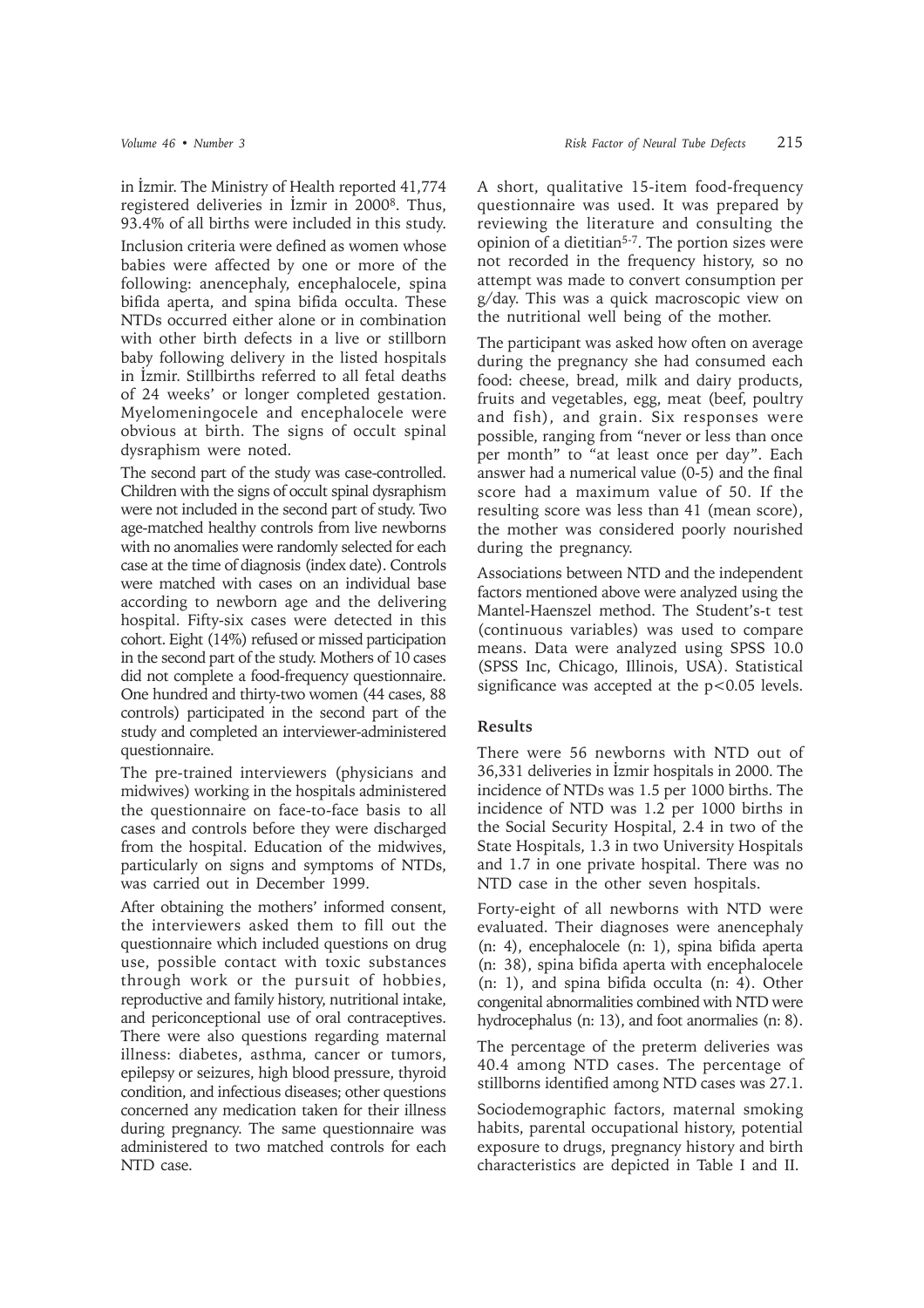|                                         | Case (N: 44) $(\% )$ | Control (N: 88) $(\%)$ | $X^2$ (p-value)      |
|-----------------------------------------|----------------------|------------------------|----------------------|
| Previous stillbirth                     | 4.2                  | 5.2                    |                      |
| Previous NTD                            | 2.1                  | 1.0                    |                      |
| Maternal occupation                     |                      |                        |                      |
| Housewife                               | 91.3                 | 90.7                   |                      |
| Any occupation                          | 8.7                  | 9.3                    |                      |
| Paternal occupation                     |                      |                        |                      |
| Unemployment                            | 4.2                  | 3.1                    |                      |
| Worker                                  | 45.8                 | 26.8                   |                      |
| Civil servant                           | 12.6                 | 19.5                   |                      |
| Self-employment                         | 37.4                 | 50.6                   |                      |
| Maternal education*                     |                      |                        | $20.89$ (<0.000)     |
| Illiterate                              | 21.3                 | 5.5                    |                      |
| Primary school                          | 70.2                 | 61.5                   |                      |
| High school                             | 6.4                  | 25.8                   |                      |
| University                              | 2.1                  | 7.2                    |                      |
| Paternal education*                     |                      |                        | $9.70 \le 0.021$     |
| Illiterate                              | 2.1                  |                        |                      |
| Primary school                          | 63.8                 | 44.3                   |                      |
| High school                             | 27.7                 | 45.4                   |                      |
| University                              | 6.4                  | 10.3                   |                      |
| Consanguineous marriage                 | 22.2                 | 16.5                   |                      |
| Vitamin intake by pill during pregnancy | 66.0                 | 75.0                   |                      |
| Oral contraceptive before pregnancy     | 15.2                 | 12.4                   |                      |
| Smoking during pregnancy                | 20.5                 | 16.5                   |                      |
| Alcohol during pregnancy                | 4.5                  | 1.0                    |                      |
| Acute infectious diseases*              | 18.2                 | 2.1                    | 12.20 (p: $0.0004$ ) |
| Chronic diseases*                       | 28.3                 | 5.2                    | 13.87 (p: $0.0001$ ) |
| Maternal nutrition during pregnancy*    |                      |                        |                      |
| Poor                                    | 60                   | 10.3                   | 35.07 (p: 0.00000)   |
| Good                                    | 40                   | 89.7                   |                      |
| Medication during pregnancy*            | 34.0                 | 7.2                    | 16.48 (p: 0.00004)   |
| Delivery by                             |                      |                        |                      |
| Cesarian section                        | 43.8                 | 22.7                   |                      |
| Vaginal                                 | 54.2                 | 75.3                   |                      |
| Forceps or vacuum extraction            | 2.0                  | 2.0                    |                      |

**Table I.** Parental Characteristics According to Case-Control Study Group

\* Difference between case and control statistically significant.

|                            |                 | Mean SD        |              | Significance          |
|----------------------------|-----------------|----------------|--------------|-----------------------|
| No. of abortions           | Case<br>Control | 0.27<br>0.39   | 0.57<br>0.67 |                       |
| No. of pregnancies         | Case<br>Control | 1.66<br>1.14   | 1.62<br>1.20 |                       |
| Maternal weight gain (kg)  | Case            | 9.91           | 4.74         |                       |
| Gestational age (week)     | Control<br>Case | 10.06<br>34.45 | 4.90<br>7.59 | t: $6.163$            |
| Maternal nutritional score | Control<br>Case | 39.31<br>37.52 | 1.25<br>7.56 | p: 0.00<br>t: $6.501$ |
| Maternal age (year)        | Control<br>Case | 43.60<br>27.16 | 3.32<br>5.43 | p: 0.000              |
| Paternal age (year)        | Control<br>Case | 27.43<br>30.91 | 6.14<br>5.90 |                       |
|                            | Control         | 31.24          | 6.50         |                       |

**Table II.** Some Reproductive Parameters of Case and Control Groups

Of cases mothers, 2.1% had previous babies with NTD compared to 1% of control mothers; this difference was not statistically significant. The percentage of consanguineous parents was 22.2% among cases, which was not significantly different from the control group. There was no statistical difference between case and control groups. Vitamin supplements were taken by 66% of the cases during their pregnancies. The number of parents of babies with NTDs with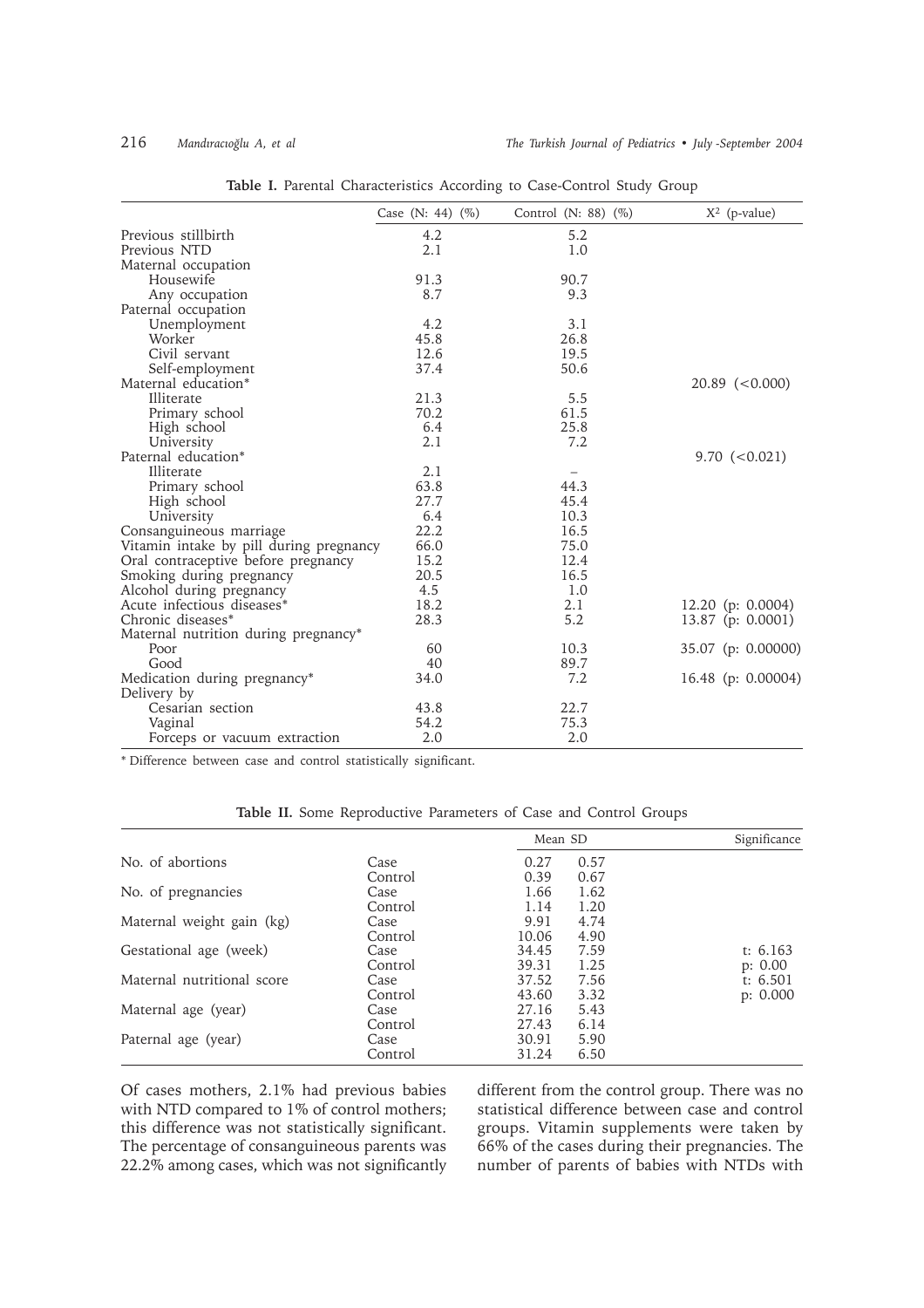a lower educational status was significantly higher than that of control group mothers. There was no association between NTDs and parental consanguinity, parental occupation, maternal alcohol consumption, and smoking.

Chronic diseases (diabetes, cardiovascular disease, epilepsy, etc.) and acute infections (urinary, gastrointestinal, respiratory, etc.) were more prevalent among case mothers. The presence of maternal chronic disease during the pregnancy period was significantly more frequent within mothers of babies with NTDs (OR: 2.52, 95% CI: 1.20-5.31). The odds ratio (OR) of Mantel and Haenszel resulting from associated acute infectious diseases and NTD was 3.65 (95% CI: 1.05-12.68).

Among mothers of control infants, and of infants with NTD, reported medication usage during pregnancy period was 7.2% and 34.0%, respectively. Drug intake during pregnancy was identified as a risk for NTD development (OR: 6.65, 95% CI: 2.26-20.2).

Maternal nutritional intake was one of the risk factors for NTDs. It was found that cases mothers had inadequate weight gain during pregnancy. The mean gestational age was significantly lower among cases than controls (Table II). The mothers who were poorly nourished during pregnancy were more prevalent among the case group (chi-square: 35.07, P: 0.000). The OR for maternal nutrition was 4.89 (CI, 2.84 to 8.42). Control group mothers consumed more dairy products, fruits and vegetables, meat and bread than NTD mothers did. Almost 2% of mothers of cases ate meat daily. The most frequently consumed foods on a daily basis were bread, cheese, vegetables and fruits (Table III).

**Table III.** Nutritional Daily Intake by Case and Control Study Groups

|                     | Case          | Control   |
|---------------------|---------------|-----------|
| Food items          | $N: 44 \ (%)$ | N: 88 (%) |
| Meat, poultry, fish | 2.2           | 9.3       |
| Cheese              | 69.6          | 96.9      |
| Milk                | 28.3          | 82.5      |
| Yoghurt             | 58.7          | 87.6      |
| Egg                 | 30.4          | 71.1      |
| Vegetables          | 63.0          | 94.8      |
| Fruits              | 63.0          | 93.8      |
| Bread               | 60.9          | 96.9      |
| Grain               | 34.8          | 33.0      |
| Dry beans           | 13.0          | 11.3      |
|                     |               |           |

## **Discussion**

Neural tube defects are considered to have one of the highest incidence rates of all the congenital malformations. NTD rates vary from one population to another, and have also been found to vary by geography, time, and selected maternal demographic characteristics. Occasionally rates as high as 1% have been reported9. Infant deaths attributable to NTD as a percentage of total infant deaths has fluctuated around 3.5%10.

Neural tube defects can be detected antenatally through maternal serum alpha-fetoprotein screening or prenatal ultrasound tests. This screening and periconceptional folic acid supplementation has substantially decreased the incidence of NTDs in some countries. These facts must be taken into consideration when comparing incidences among countries with different practice patterns in prenatal care $11$ .

There has been no multi-centric hospital-based study for congenital malformations in *İzmir*. All maternity hospitals in Izmir were involved in this study. The incidence of NTDs was 1.5 per 1,000 newborns in İzmir in our 2000 cohort. This incidence had been reported as 1.9 per 1,000 among those conceived prior to May 1986 in a Social Security hospital in İzmir. However, among conceptions occurring in May, June and July 1986, the NTD rate increased to a level of 8.9 per 1,000, subsequently gradually declining to previous levels within nine months. In all there were 19,115 births between June 1986 and July 19884. We found that incidence of NTD was 1.2 per 1,000 births in this hospital. A small decrease was observed in a 16-year period in our region.

The incidence of NTDs was 2.12 per 1,000 births in a hospital in Trabzon during 1981-198612. The incidence of NTDs was 0.27% in Gazi University Medical School during 1988-1995 in Ankara<sup>13</sup>. Tuncbilek<sup>14</sup> reported that the prevalence rate of NTDs was 30.1 per 10,000 births at the university hospitals throughout Turkey between July 1993-June 1994. Of the 5,240 newborns, 24 had a neural tube defect, giving a birth prevalence of 4.5 per 1,000 total births during 1985-1990 in Elazığ, eastern Turkey<sup>15</sup>.

Age, race, education, economic status, access to health care, women's dietary practices, nutritional status, exercise habits, and other lifestyle patterns both before and during pregnancy had a significant impact on maternal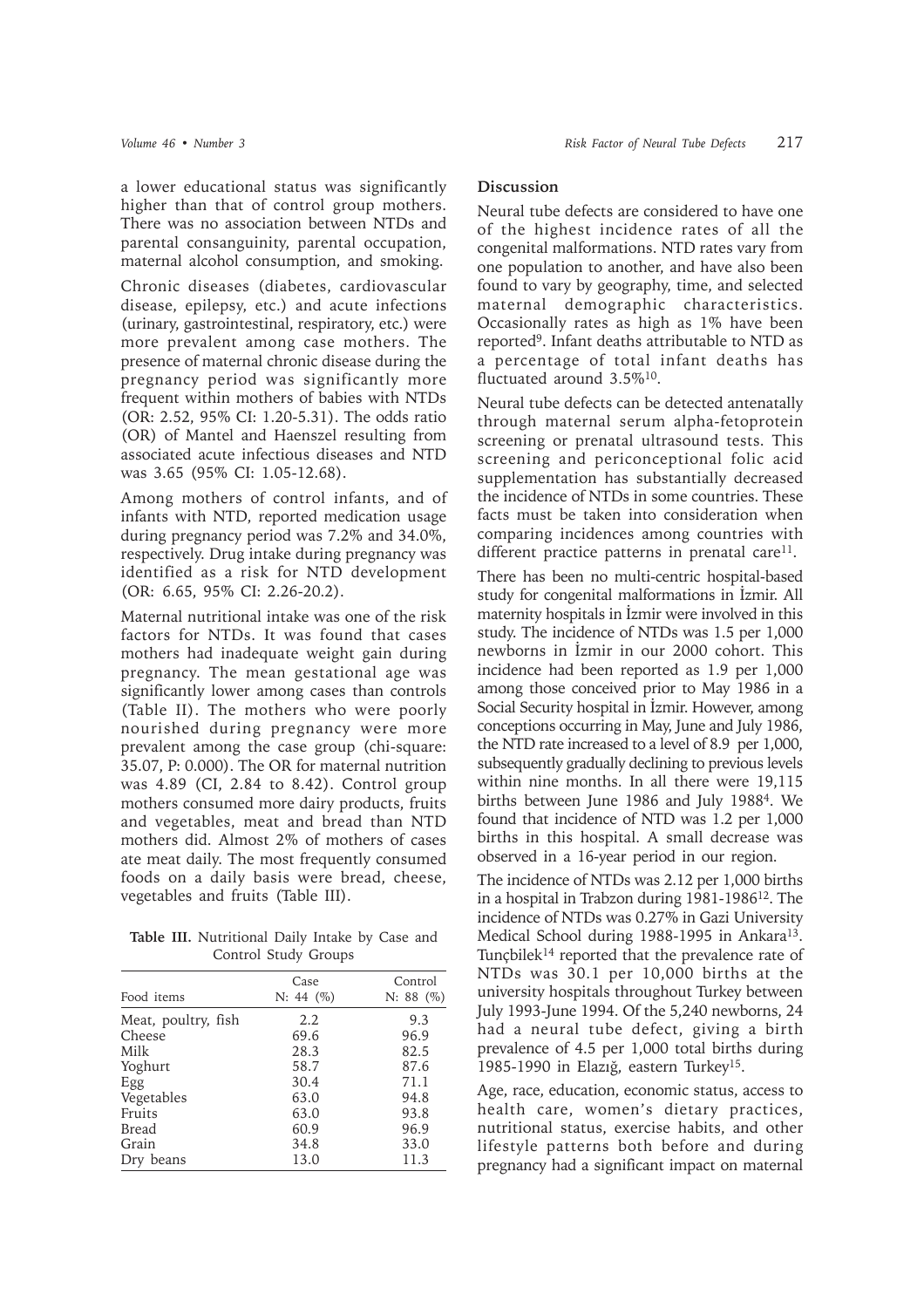and infant health<sup>16,17</sup>. Maternal illiteracy, advanced age and being settled in northern or eastern regions of Turkey were risk factors for having a baby with a NTD according to Tunçbilek et al.<sup>14</sup> Farley et al.<sup>18</sup> reported that low maternal education was an important predictor in having a child with NTD. Similarly, we found that educational levels were strongly related with occurrence of NTD in an Izmir cohort.

It was reported that both lower socio-economic status (SES) and residing in a lower SES neighborhood increased the risk of an NTD affected pregnancy, with risks increasing through a gradient of SES indicators<sup>19</sup>. Geographical distribution of NTDs in Turkey confirms a relationship between the SES and environmental factors for the development of NTD<sup>14</sup>. İzmir has a population of  $3,370,665$ with different socioeconomic classes. There is a high migration especially from eastern Turkey. Most of the deliveries were performed at Social Security and State Maternity Hospitals in İzmir. Middle or lower socioeconomic level individuals attend these hospitals.

The expected weight gain of a pregnant woman with normal weight is 10-12 kg. While mean weight gain in mothers of the control group was 10.0619±4.9028 and was 9.9143±4.7426 in case mothers. Gestational weight gain has been reported to vary by SES in the US; low weight gains appear to be more common in women with lower educational status<sup>19</sup>.

There was a significant difference between the case and control groups according to gestational age and delivery types. In Turkey, most physicians suggest preterm induced delivery for mothers who have a child with anencephaly. In addition they prefer cesarean section for delivering a child with NTD.

There was an association between NTD and maternal nutritional deprivation in our study. This relationship may be explained by folateor other micronutrient-deficient diet. All of the micronutrients are present in meat, fish, milk, poultry, fruits and vegetables. A Turkish traditional meal today might include any of these foods. In addition, these foods are widely available. Izmir is one of the Mediterranean Sea cities with a high variety of seafood. Nutritive restrictions are usually the result of lower socioeconomic status or parental education. People of lower SES tend to consume diets that

contain more bread and sugar and less fruit, vegetables or meat. In Turkey, the female adult literacy rate was 75.9% and GDP per capita was US\$ 6380 in 1999. But economic inequality existed not only in terms of regions, income, knowledge and gender, but also across households and residence20. The impact of the economic crisis on the lower class and unemployment is serious in Turkey. Kramer et al. $21$  reported that the rates of adverse pregnancies generally rise with increasing socio-economic disadvantage, and suggested that it might not be possible to eliminate the higher risks of adverse pregnancies among the poor unless the poverty itself is eliminated. Our findings are supported by previous evidence that poor maternal nutrition and low dietary folate in particular increase the chance of having a child with a NTD and emphasize the need for supplementary folate in the diet of women of childbearing age in areas where the frequency of NTDs is high $22-24$ . Shaw et al.25 observed reduced risks with increased intakes of grains and dairy products. It was claimed that the effects of the war famine of 1945- 46 in the Netherlands caused the infants to be exposed to famine during early gestation. There was a significant increase in the incidence of meningomyelocele. Food shortages in Second World War Norway and post-war Germany showed similar results26.

Maternal zinc deficiency was thought to be one of the factors responsible for NTD in Turkey27. The percentage of acute infectious diseases was significantly higher among case mothers in our study. Some studies have implicated maternal hyperthermia or fever-producing illness as a risk factor for NTDs<sup>28</sup>. Consanguineous marriage has a significant influence on child mortality and morbidity29, and they are common in Turkey. This rate is 25.1% according to the Turkish Demographic and Health Survey in 199830. There was no association between NTD and consanguineous marriage in our study.

Advanced maternal age has been recognized as a higher risk for a number of adverse outcomes, including fetal loss, premature birth, low birth weight, certain types of birth defects and infant mortality<sup>29,31</sup>. Our case and control study group included younger mothers.

Twenty-eight percent of the mothers of cases and 5% of control mothers had chronic diseases, resulting in an odds ratio of 2.52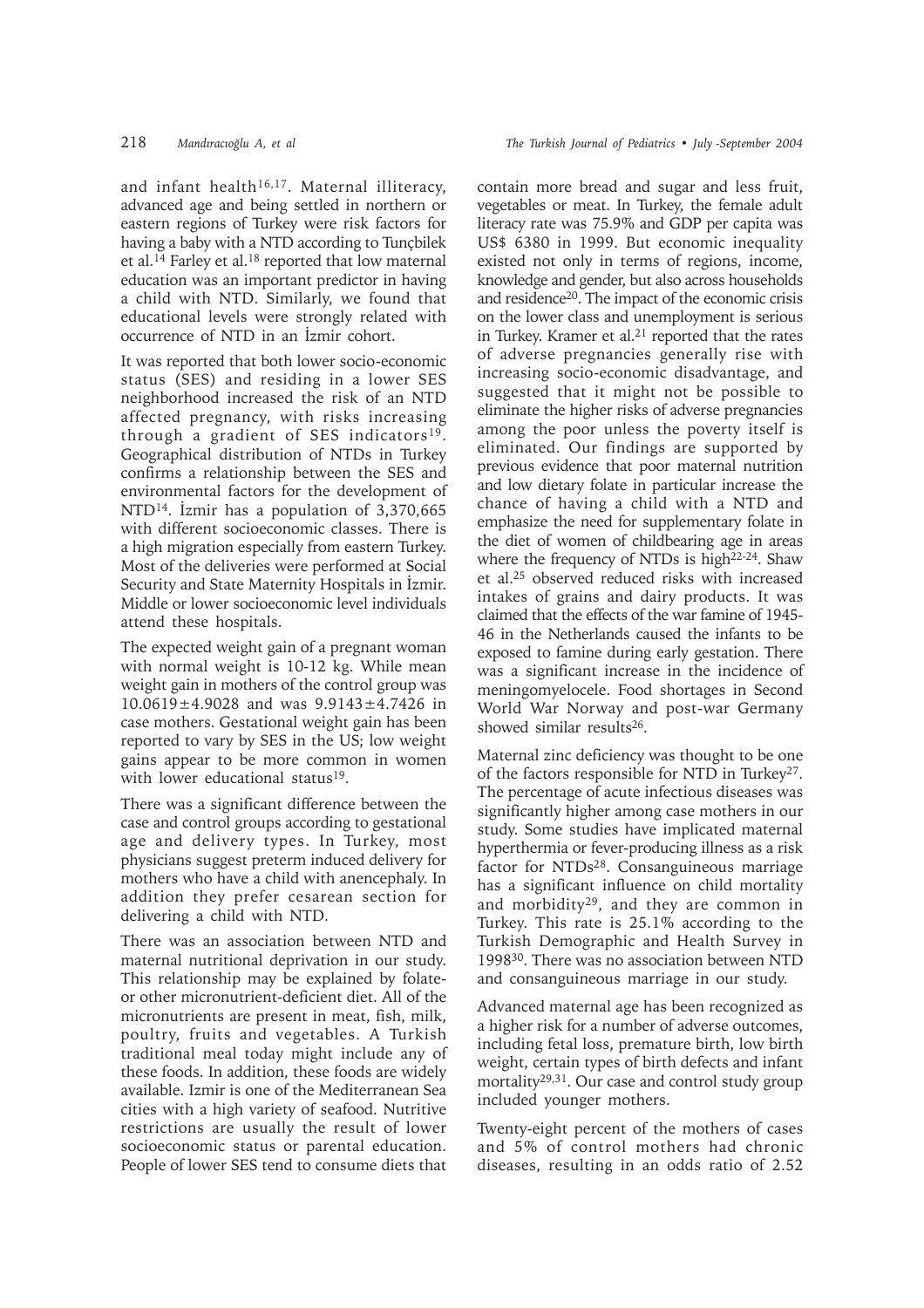$(95\% \text{ CI: } 1.20 - 5.31)$  in the İzmir cohort. Epidemiologic studies specifically investigating NTD risks associated with maternal illness or medication are relatively few. Increased NTD risks have been associated with maternal conditions and treatment, such as insulindependent diabetes and epilepsy, the risk being significantly higher for epileptic women<sup>28,32</sup>.

The percentages for smoking and alcohol consumption were found higher among mothers of cases. But there was no statistical difference between cases and controls. Yet very different rates of substance use are reported for different population groups in different studies. Overall, values for alcohol and illicit drug use for pregnant women are substantially lower than those for non-pregmant women $16$ .

Loncorek et al.<sup>11</sup> reported that cartography of NTDs, identification of prevalence in certain regions and populations, and likewise the detection of secular trends will be of substantial importance in searching for causative and protective factors.

The benefit of folic acid in reducing the prevalence of NTDs is well established. But an expanded program or campaign for prevention of NTDs has not been conducted in Turkey, instead there is a Ministry of Health folic acid project. There is no information on the proportions of women taking periconceptional folic acid supplements, or of health professionals advising women planning a pregnancy about folate. Surveillance data is useful for developing prevention or intervention programs. Systematic monitoring of birth defects in Turkey is vital, and our multicentric cohort study could be a preliminary report for future programs.

### **REFERENCES**

- 1. Whiteman D, Murphy M, Hey K, et al. Reproductive factors, subfertility, and risk of neural tube defects: a case-control study based on the Oxford record linkage study register. Am J Epidemiol 2000; 152: 823-828.
- 2. Ringel S, Lahat E, Elizov T, Greenberg R, Berkovitch M. Awareness of folic acid for neural tube defect prevention among israeli women. Teratology 1999; 60: 29-32.
- 3. Acuna J, Yoon P, Erickson D. The Prevention of Neural Tube Defects with Folic Acid. Centers for Disease Control and Prevention, PAHO, 2001.
- 4. Çağlayan S, Kayhan B, Menteşoğlu S, Aksit S. Changing incidence of neural tube defects in Aegean Turkey. Pediatr Perinat Epidemiol 1989; 3: 62-65.
- 5. Block G, Gillespie C, Rosenbaum EH, Jenson C. A rapid food screener to assess fat and fruit and vegatable intake. Am J Prev Med 2000; 18: 284-288.
- 6. Oakley C, Hill R. Nutrition assessment score validation and the implications for usage. J Hum Nutr Dietet 2000; 13: 343-352.
- 7. Garry PJ, Vellas BJ. Practical and validated use of the mini nutritional assessment in geriatric evaluation. Nutr Clin Care 1999; 2: 146-154.
- 8. Ministry of Health, İzmir Health Report, İzmir İl Sağlık Müdürlüğü, 2000.
- 9. Shiota K, Nakatsu T. Normal and abnormal neurulation in humans: implications for the pathogenesis of neural tube defects. Neuropathology 1998; 18: 415-418.
- 10. Wen SW, Liu S, Joseph KS, Rouleau J, Allen A. Patterns of infant mortality caused by major congenital anomalies. Teratology 2000; 61: 342-346.
- 11. Loncarek K, Mustac E, Frkovic A, Prodan M. Prevalence of anencephaly in the region of Rijeka, Croatia. Eur J Epidemiol 2001; 17: 241-244.
- 12. Mocan H, Bozkaya H, Özbay G, Mocan MZ, Aydemir V. Neural tube defects in eastern Black Sea region in 1990. Pediatr Perinat Epidemiol 1992; 6: 465.
- 13. Himmetoğlu O, Tiras MB. The incidence of congenital malformation in a Turkish population. Int J Gynecol Obstet 1996; 55: 117-121.
- 14. Tunçbilek E, Boduroğlu K, Alikaşifoğlu M. Neural tube defects in Turkey: prevalence, distribution and risk factors. Turk J Pediatr 1999; 41: 299-305.
- 15. Güvenç H, Uslu MA, Güvenç M, Özekici U, Kocabay K, Bektaş S. Changing trend of neural tube defects in eastern Turkey. J Epidemiol Community Health 1993; 47: 40-41.
- 16. Suitor CW. Nutrition for women in their childbearing years: a review of the literature and a summary of expert recommendations. Nutr Clin Care 1999; 2: 11-45.
- 17. Bussell G, Marlow N. The dietary beliefs and attitudes of women who have had a low-birthweight baby: a retrospective preconception study. J Hum Nutr Dietet 2000; 13: 29-39.
- 18. Farley TF, Hambidge SJ, Daley MF. Association of low maternal education with neural tube defects in Colorado, 1989-1998. Public Health 2002; 116: 89-94.
- 19. Wasserman CR, Shaw GM, Selvin S, Gould JB. Syme SL. Socioeconomic status, neighborhood social conditions, and neural tube defects. Am J Public Health 1998; 88: 1674-1680.
- 20. National Human Development Report, Turkey, UNDP, 2001.
- 21. Kramer MS, Seguin L, Lydon J, Goulet L. Socioeconomic disparities in regnancy outcomes: why do the poor fare so poorly? Paediatr Perinat Epidemiol 2000; 14: 194-210.
- 22. Friel JK, Frecker M, Fraser FC. Nutritional patterns of mothers of children with neural tube defects in Newfoundland. Am J Med Genet 1995; 55: 195-199.
- 23. Sandford MK, Kissling GE, Joubert PE. Neural tube defect etiology: new evidence concerning maternal hyperthermia, health and diet. Dev Med Child Neurol 1992; 34: 661-675.
- 24. Wright ME: A case-control study of maternal nutrition and neural tube defects in Northern Ireland. Midwifery 1995; 11: 146-152.